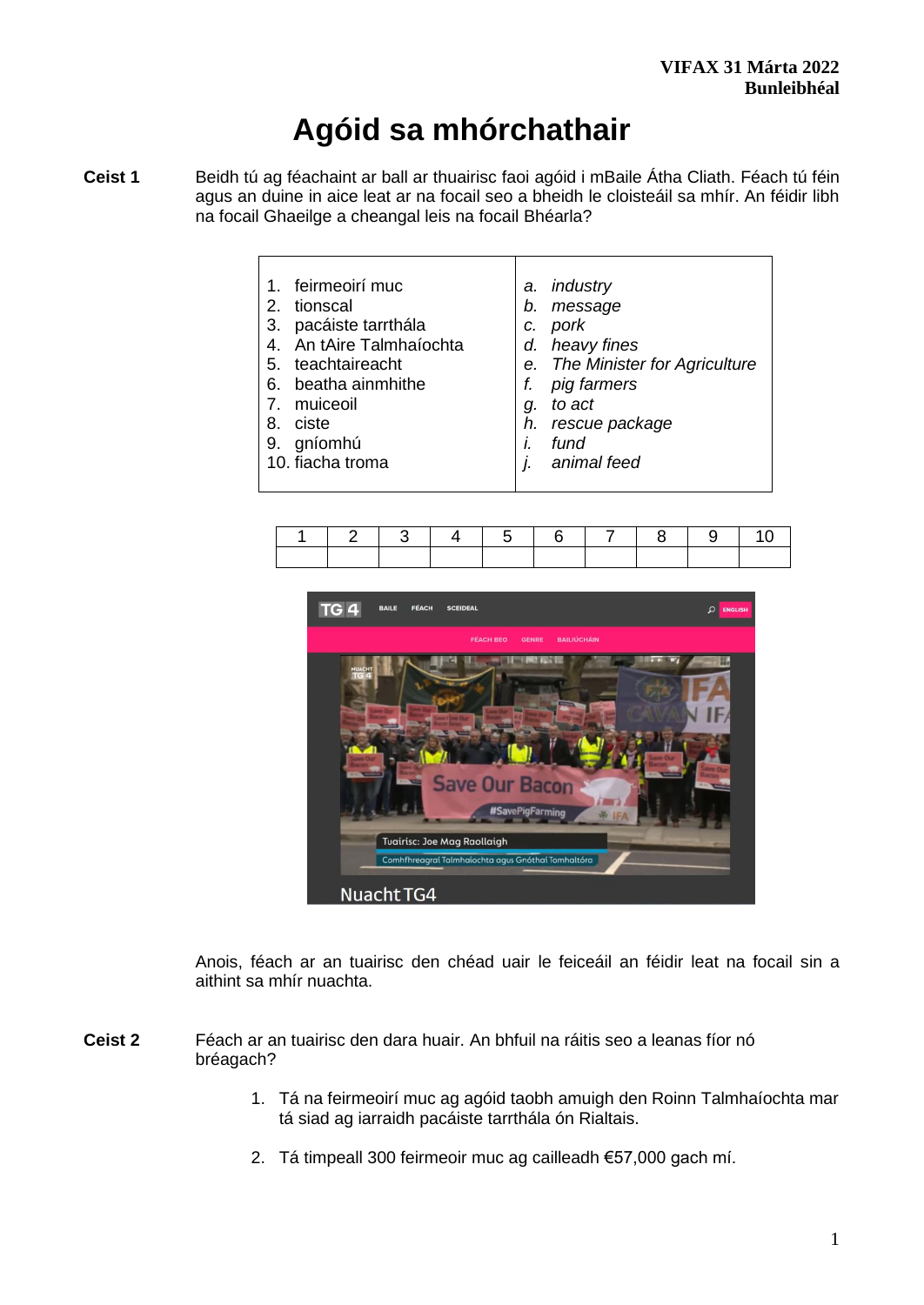- 3. Ba mhaith le Pádraig Ó Flaithearta éirí as an bhfeirmeoireacht.
- 4. Ba mhaith leis na feirmeoirí go n-íocfadh an Rialtas ar ais iad thar thréimhse cúig bliana déag.
- 5. Tá scéim seacht milliún euro ann cheana féin le cuidiú leo.
- 6. Mura ndéanann an Rialtas rud éigin láithreach, ní mhairfidh an tionscal.
- 7. Tá fiacha móra ar na feirmeoirí mar tá an praghas atá ar bheatha ainmhithe ró-ard agus tá an praghas atá ar an muiceoil féin ró-íseal.
- **Ceist 3** Féach ar an tuairisc arís agus bain úsáid as na focail **i gCeist 1** thuas, chun cur síos a dhéanamh don duine in aice leat ar ábhar na míre**.**
- **Ceist 4** '… níos déanaí…'

Cén ghné den ghramadach atá i gceist leis an sampla thuas?

- 1. Cén ghné den ghramadach atá i gceist le "is déanaí"?
- 2. Bain úsáid as na haidiachtaí neamhrialta (sa chiorcal) thíos chun comparáid a dhéanamh, leis an duine in aice leat, idir na nithe sa bhosca.

Mar shampla: *Tá cait níos áille ná madraí.*

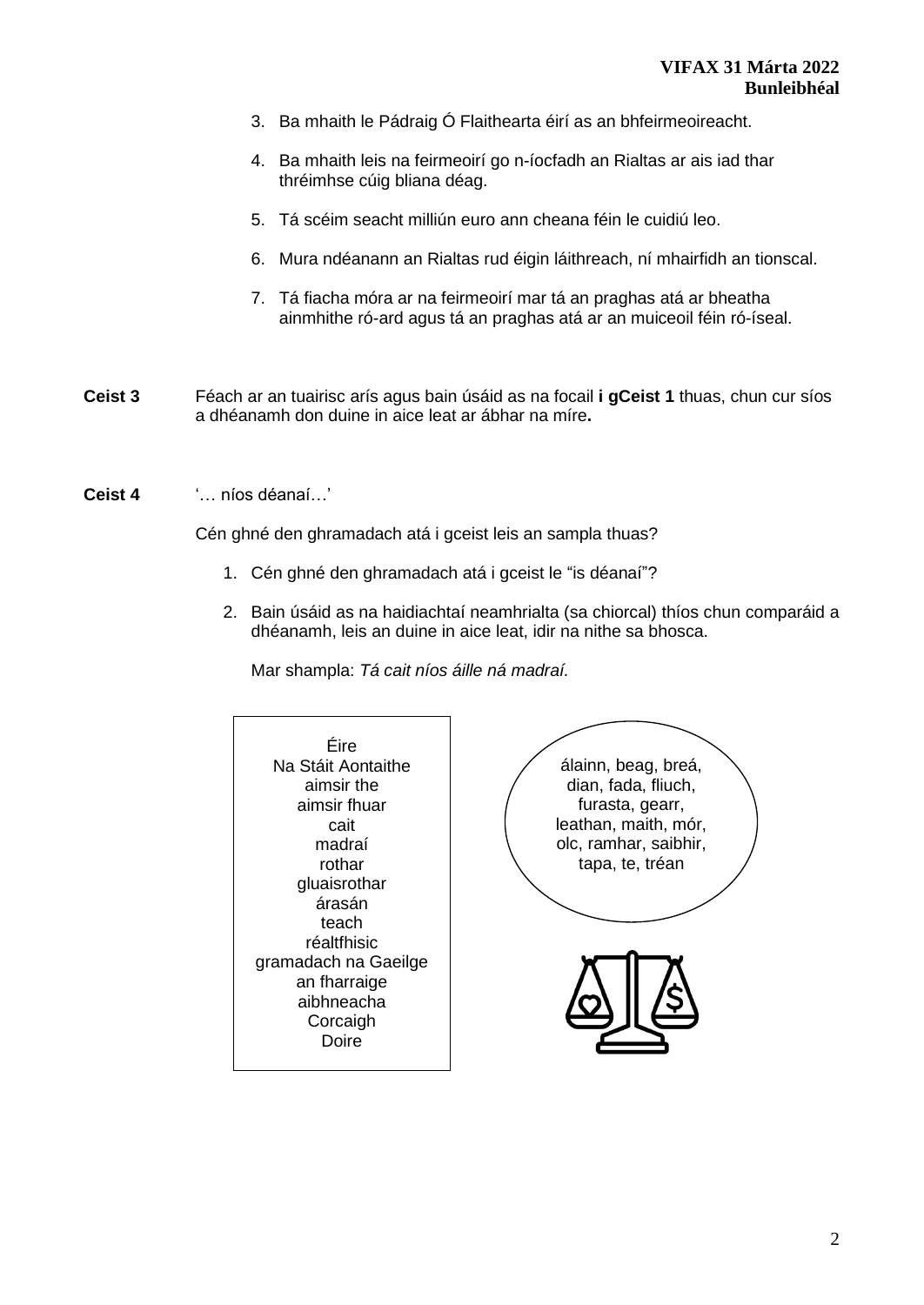**Ceist 5** Comhchiallaigh

Anois, féach ar an tuairisc arís agus aimsigh comhchiallaigh na bhfocal seo a leanas a bhí le cloisteáil inti.

| ábalta       |  |
|--------------|--|
| lasmuigh     |  |
| timpeall     |  |
| de bhrí      |  |
| cuidiú       |  |
| níos moille  |  |
| más mian leo |  |

**Ceist 6** Pléigh na ceisteanna seo leis na daoine eile i do ghrúpa:

- 1. An itheann tú feoil? Cén fáth?
- 2. Cad é an t-ainmhí is fearr leat? Cén fáth?
- 3. Cad é an rud is measa a d'ith tú riamh i do shaol? Déan cur síos air.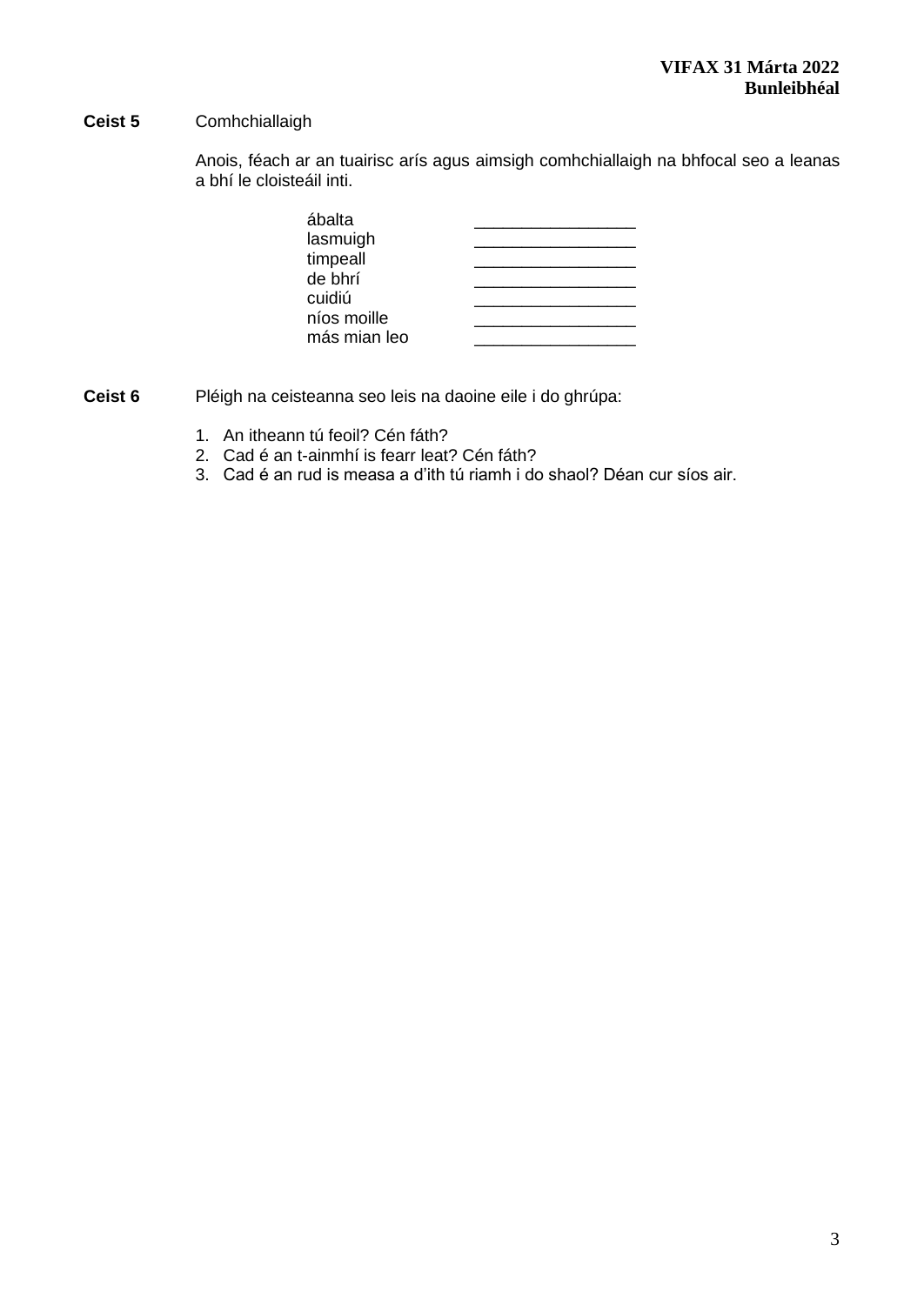# **Treoracha agus Freagraí Ceist 1**

|  |         |  |                     |  | 1314561789911 |  |
|--|---------|--|---------------------|--|---------------|--|
|  | . In Ie |  | $\sim$ 1 i 1 $\sim$ |  |               |  |

# **Ceist 2**

- 1. Fíor.
- 2. Bréagach €56,000.
- 3. Bréagach.
- 4. Bréagach. Thar thréimhse ceithre bliana déag.
- 5. Fíor.
- 6. Fíor.
- 7. Fíor.

**Ceist 3** Féach an script

# **Ceist 4**

- 1. Breischéim na haidiachta.
- 2. Sárchéim na haidiachta.
- 3. Féach:

álainn – níos/is áille beag - níos/is lú breá – níos/is breátha dian – níos/is déine fada – níos/is faide fliuch – níos/is fliche furasta – níos/is fusa gearr – níos/is giorra leathan – níos/is leithne maith – níos/is fearr mór – níos/is mó olc – níos/is measa ramhar – níos/is raimhre saibhir – níos/is saibhre tapa – níos/is tapa te – níos/is teo tréan – níos/is tréine

## **Ceist 5**

| ábalta       | in ann                 |
|--------------|------------------------|
| lasmuigh     | taobh amuigh           |
| timpeall     | thart                  |
| de bhrí      | de bharr               |
| cuidiú       | cúnamh                 |
| níos moille  | níos déanaí            |
| más mian leo | má tá siad ag iarraidh |
|              |                        |

## **Ceist 6**

Is féidir gach beirt nó triúr a chur ag déanamh an phlé seo agus ansin na ceisteanna a phlé leis an rang iomlán.